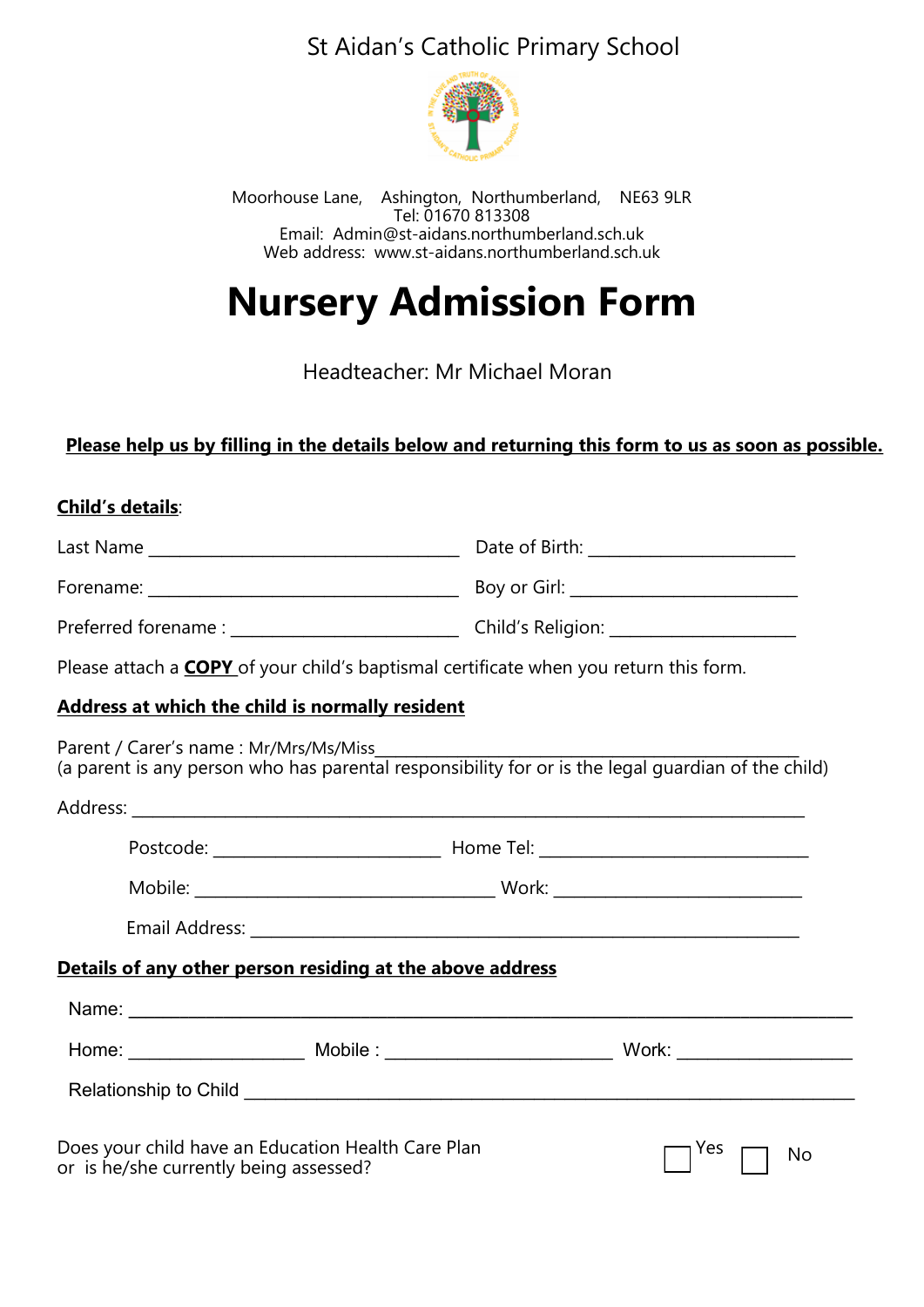| <b>Looked After Children</b>                                                                                                                                       |  |  |  |
|--------------------------------------------------------------------------------------------------------------------------------------------------------------------|--|--|--|
| A "looked after child" is a child who is in the care of a local authority or provided with<br>accommodation by that local authority. Is your child in public care? |  |  |  |
|                                                                                                                                                                    |  |  |  |
|                                                                                                                                                                    |  |  |  |
|                                                                                                                                                                    |  |  |  |
| <b>CONTACTS</b>                                                                                                                                                    |  |  |  |
|                                                                                                                                                                    |  |  |  |
|                                                                                                                                                                    |  |  |  |
|                                                                                                                                                                    |  |  |  |
|                                                                                                                                                                    |  |  |  |
| <b>Contact telephone Number</b>                                                                                                                                    |  |  |  |
|                                                                                                                                                                    |  |  |  |
|                                                                                                                                                                    |  |  |  |
| Please give one other contact who we may call in the event of an emergency                                                                                         |  |  |  |
| 2. Mr / Mrs / Miss / Ms Forename _______________________________Surname: ___________________________                                                               |  |  |  |
| <b>Contact telephone Number</b>                                                                                                                                    |  |  |  |
|                                                                                                                                                                    |  |  |  |
|                                                                                                                                                                    |  |  |  |
|                                                                                                                                                                    |  |  |  |
|                                                                                                                                                                    |  |  |  |

| Details of siblings attending school at the time of admission:<br>For the purpose of admissions siblings are deemed to be brothers and sisters, step brothers and sisters,<br>adopted brothers and sisters and other children who reside permanently in the household and be treated<br>as siblings. |      |        |
|------------------------------------------------------------------------------------------------------------------------------------------------------------------------------------------------------------------------------------------------------------------------------------------------------|------|--------|
| Date of Birth ___________________                                                                                                                                                                                                                                                                    | Male | Female |
| Date of Birth <b>Exercise 1996</b>                                                                                                                                                                                                                                                                   | Male | Female |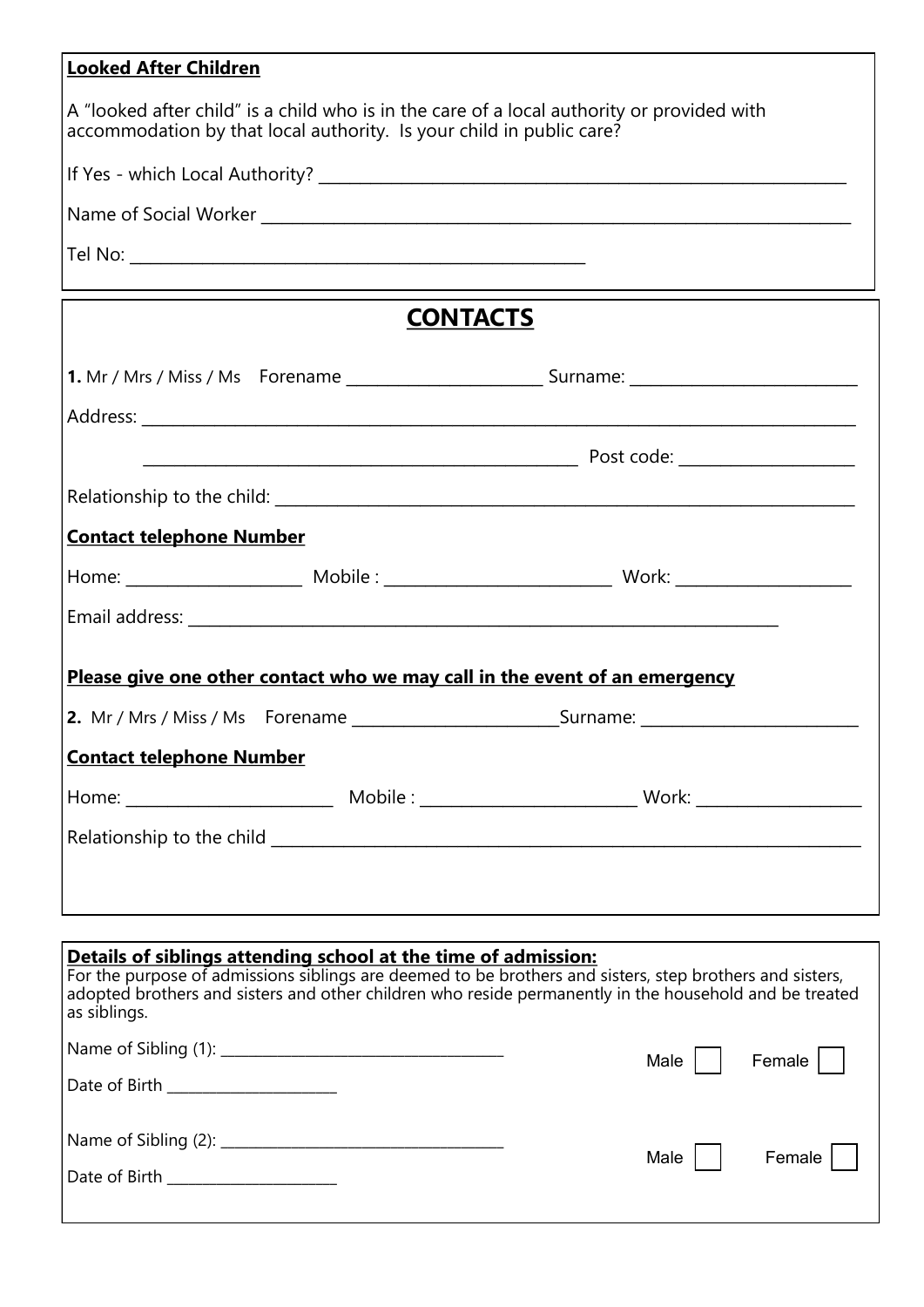| Are there any social or medical reasons for your preferences? |  |
|---------------------------------------------------------------|--|
|                                                               |  |

**\_\_\_\_\_\_\_\_\_\_\_\_\_\_\_\_\_\_\_\_\_\_\_\_\_\_\_\_\_\_\_\_\_\_\_\_\_\_\_\_\_\_\_\_\_\_\_\_\_\_\_\_\_\_\_\_\_\_\_\_\_\_\_\_\_\_\_\_\_\_\_\_\_\_\_\_\_\_\_\_\_\_**

| <b>Other Relevant Information</b>                                                |  |  |
|----------------------------------------------------------------------------------|--|--|
| Who looks after your child all day at the moment? ______________________________ |  |  |
| Who will usually collect your child each day from nursery?                       |  |  |
|                                                                                  |  |  |
|                                                                                  |  |  |
| Has your child attended on of these?                                             |  |  |
|                                                                                  |  |  |
| Nursery Unit:                                                                    |  |  |
|                                                                                  |  |  |
|                                                                                  |  |  |
|                                                                                  |  |  |
|                                                                                  |  |  |

#### **Special Information**

Is there any special information about your child you would like us to have? This might include hearing problems, difficulties with speech or vision as well as other medical problems?

\_\_\_\_\_\_\_\_\_\_\_\_\_\_\_\_\_\_\_\_\_\_\_\_\_\_\_\_\_\_\_\_\_\_\_\_\_\_\_\_\_\_\_\_\_\_\_\_\_\_\_\_\_\_\_\_\_\_\_\_\_\_\_\_\_\_\_\_\_\_\_\_\_\_\_

 $\mathcal{L}_\text{max}$  and  $\mathcal{L}_\text{max}$  and  $\mathcal{L}_\text{max}$  and  $\mathcal{L}_\text{max}$  and  $\mathcal{L}_\text{max}$  and  $\mathcal{L}_\text{max}$  and  $\mathcal{L}_\text{max}$ 

 $\mathcal{L}_\text{max}$  and  $\mathcal{L}_\text{max}$  and  $\mathcal{L}_\text{max}$  and  $\mathcal{L}_\text{max}$  and  $\mathcal{L}_\text{max}$  and  $\mathcal{L}_\text{max}$  and  $\mathcal{L}_\text{max}$ 

 $\mathcal{L}_\text{max}$  and  $\mathcal{L}_\text{max}$  and  $\mathcal{L}_\text{max}$  and  $\mathcal{L}_\text{max}$  and  $\mathcal{L}_\text{max}$  and  $\mathcal{L}_\text{max}$  and  $\mathcal{L}_\text{max}$ 

Name and address of Doctor, Health visitor, social worker or other helper: